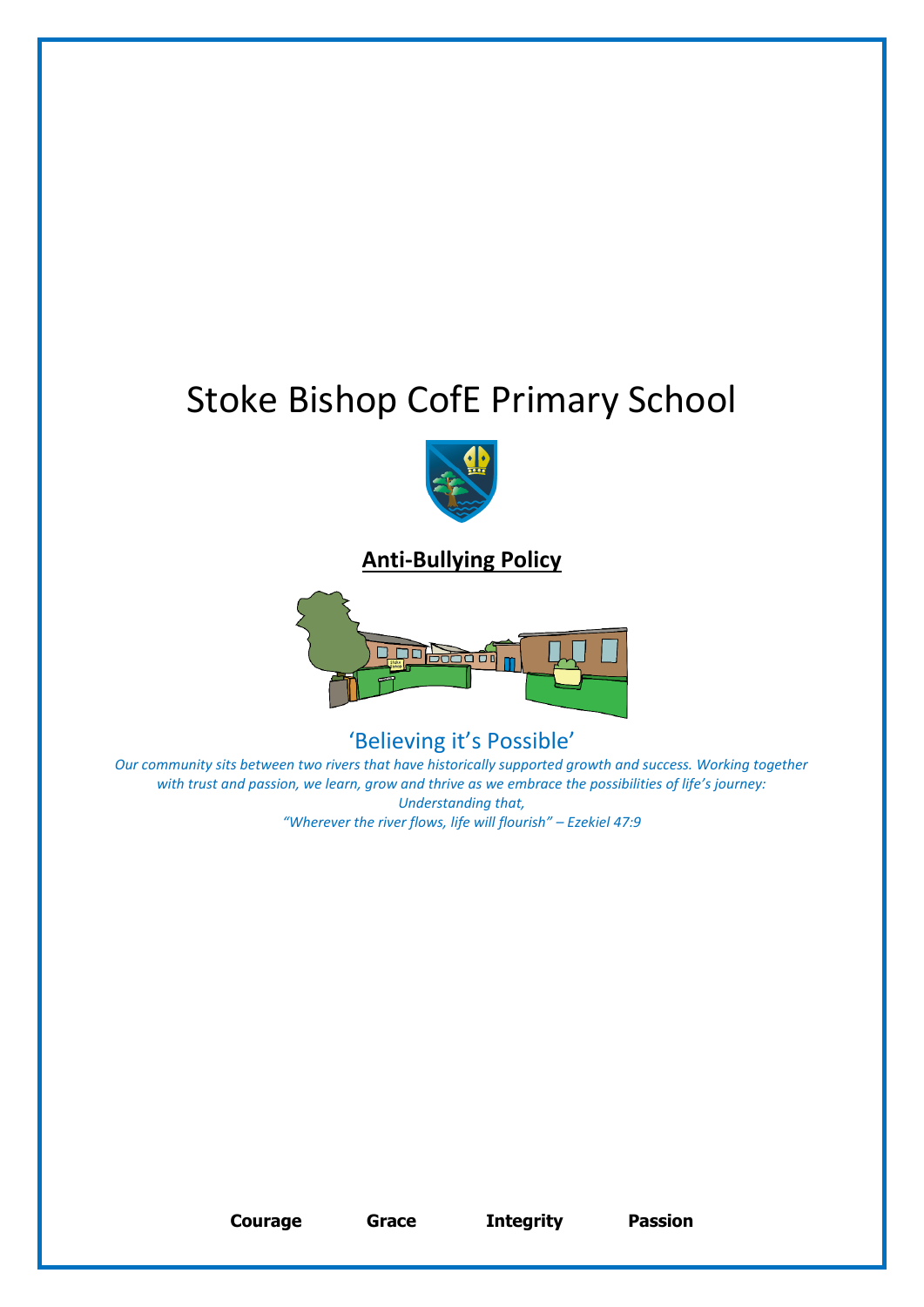# **Rationale**

We believe that our pupils are entitled to receive their education in a safe and caring environment, free from fear and intimidation.

## **Defining Bullying**

There are many definitions of bullying but all have three things in common:

- it is deliberately hurtful behaviour
- it is repeated often over a period of time
- it is difficult for those being bullied to stop the process.

Bullying can be physical, verbal, cyber bullying, or indirect eg: by causing damage to the reputation of a person.

The seriousness of the bullying can only be measured by the degree of hurt felt by the person being bullied. Name calling or teasing can be equally as damaging as physical harm.

Bullying is led by one or more individuals who are intending to cause serious hurt or harm. More often it is a feature of group behaviour. Many usually kind people will join in with uncharacteristic nastiness when they are socialising together.

In order to reduce apparent vulnerability the victim may try to hide the hurt, leaving the bullies unaware of the degree of harm inflicted. Many victims do not report bullying. Adults may be unaware of the unhappiness suffered.

#### **Purpose**

- 1. To develop a school ethos that makes it clear to everyone that bullying is unacceptable, will be addressed and stopped.
- 2. To develop school procedures and systems to prevent, detect and deal with bullying.
- 3. To support the pupils who are bullied and help them develop a more positive attitude to themselves by improving their self-confidence.
- 4. To help those who bully to understand the consequences of their actions and to modify their unacceptable behaviour.

#### **Broad Guidelines**

*The schools aim is to encourage children to talk about their feelings and feel able to tell someone if they are worried or concerned.*

#### **A) Preventative**

Provision includes:

- 1 Inputs and discussions around our school values
- 2 Circle time sessions
- 3 PSHE lessons
- 4 Mentoring support from teachers and teaching assistants
- 5 Involving outside agencies eg: unique voice, behaviour improvement team, educational psychologists.
- 6 Rewards and sanctions being used appropriately and consistently (as stated in the Behaviour Policy)

**Courage Grace Integrity Passion**

7 Assemblies and their themes